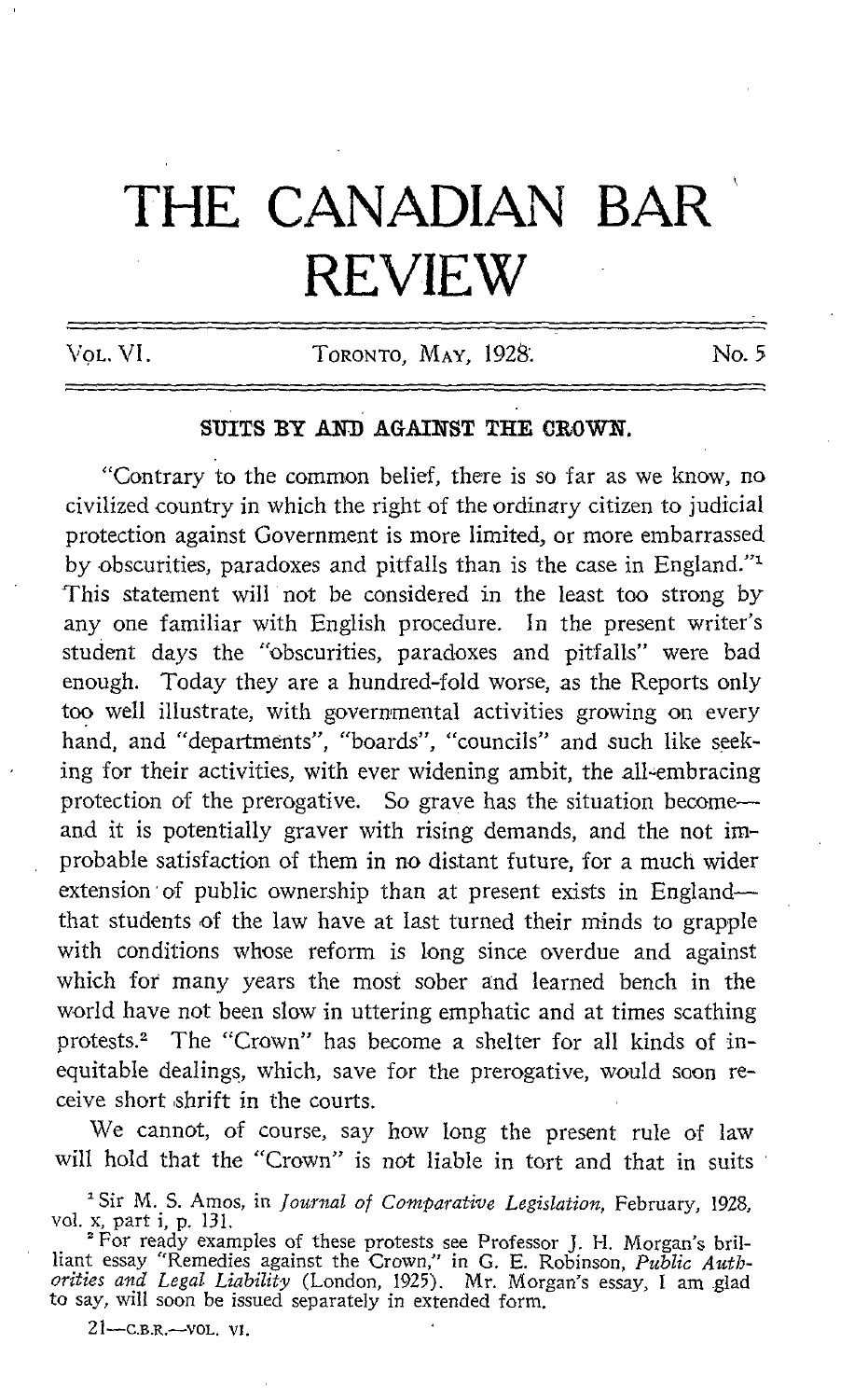covering contracts and property rights procedure is by Petition of Right. Traditions hang heavy in English procedure; but, at any rate, the beginnings of reform are in the air. With the extending growth of "Crown" activities in Canada it is important that these beginnings should receive attention, and that we should, in addition, understand something of procedure elsewhere in the Empire, where, as in Canada, many works and developments must almost of necessity be carried out by the State, which in other countries, owing to conditions which need not detain us, are or would be undertaken by private enterprise. As had been well said : "It must be borne in mind that the Local Governments in the colonies, as pioneers of improvements, are frequently obliged to embark in undertakings which in other countries are left to private enterprise, such, for instance, as the construction of railways, canals, and other works, for the construction of which it is necessary to employ many inferior officers and workmen. If, therefore, the maxim that `the King can do no wrong' were applied to colonial Governments' . . . it would work much greater hardship than it does in England."3

In 1921, Lord Birkenhead, as Lord Chancellor, appointed a strong committee<sup>4</sup> "to consider the position of the Crown as litigant and to propose such amendments of the law as [might be considered] advisable and feasible, having due regard to the exceptional position of the Crown and to prepare a Bill embodying and giving effect to such changes" as might reasonably be recommended. The full terms of reference included the following :-

(a) That the procedure by Information and Petition of Right should be abolished and the procedure in cases in which the Crown was a litigant should be assimilated, as far as possible, to the procedure regulating the, conduct of cases between subjects, including such matters as discovery, the receiving and paying of costs by the Crown, and the like.

<sup>&</sup>lt;sup>3</sup> Sir Barnes Peacock in *Farnell v. Bowman*, [1887] 12 A.C. 643.

<sup>}</sup> Owing to the importance of the reference it is well to note the personnel of this Committee: The Chief Justice (Lord Hewart) ; the Master of the Rolls (Lord Hanworth); Justices Rowlatt, Hill, Branson; the Attorney-General (Sir Douglas Hogg); the Solicitor-General (Sir Thomas Inskip); Sir T.<br>W. Chitty; Mr. H. M. Giveen; Sir W. Graham-Harrison; Mr. R. M. Greenwood; M Pollock; Mr. J. Rye; Sir C. Shuster; Sir L. Scott; Mr. J. H. Shaw; Mr. G. T. Simonds; Sir H. Slesser; and (part time) Sir W. Trower, Sir George Barstow, the Hon. Clive Lawrence.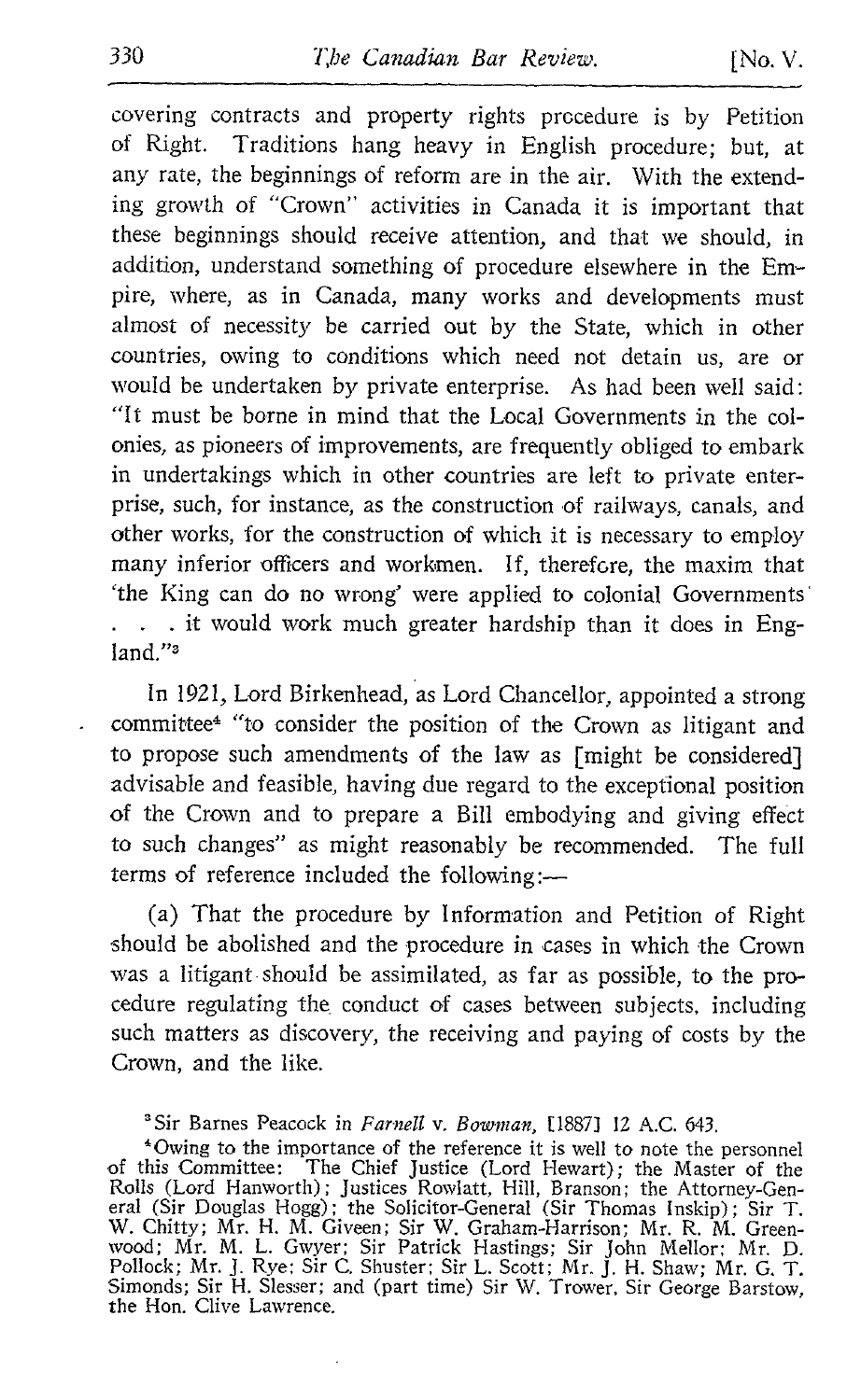(b) That the Crown, with certain reservations, should be placed in the same position as a subject as regards the power and liability to sue and be sued in the County Courts.

(c) That the Crown should become liable to be sued in tort.

In 1924, Lord Haldane, as Lord Chancellor, modified somewhat the original terms of reference before the necessarily long inquiries could be arranged and concluded ; and, on the assumption that the changes suggested were desirable and feasible, he requested the preparation of a Bill on the lines outlined. We may perhaps regret the modification, as apparently we have been deprived of all details, and possibly of an invaluable contribution to the history of law . treating in, full the whole subject domestically and comparatively. Be that as it may, the Committee, after consultation with most of the Government Departments, prepared a Bill which was presented to the Lord Chancellor (the late Lord Cave) on March 28, 1927 and which may be shortly summarized :-

(i) Part I, under the title Crown Proceedings in High Court and -County Courts, abolishes the prerogatives of the Crown to grant Petition of Right as a matter of grace to subjects seeking the enforcement of contractual claims or property rights against the .Crown, and substitutes action in the courts of the type used by ordinary litigants, to be brought against the Attorney-General or the Crown official involved.

 $(i)$  Part II, under the title Substantive Rights, adds a liability of the Crown for the tortious acts of its servants, which result in damages to subjects, to be enforced in like manner as contractual and property claims.

(iii) Part III, under the title Supplemental and Miscellaneous, deals inter alia with judgments which are (a) merely declaratory of the rights of the subject .and the Crown, or (b) result in the awarding of a certificate entitling the successful subject as litigant to the amount of damages specified therein to be paid from Treasury ,funds set apart for that purpose, or from any funds of the Government Department concerned which are available for the satisfaction of its liabilities, the choice to be at the option of the litigant; with proceedings in rem, which are prohibited; with costs, the Crown being made liable in like manner as a private litigant; with Petition of Right, English Information and Latin .Information which are in substance abolished; with Discovery.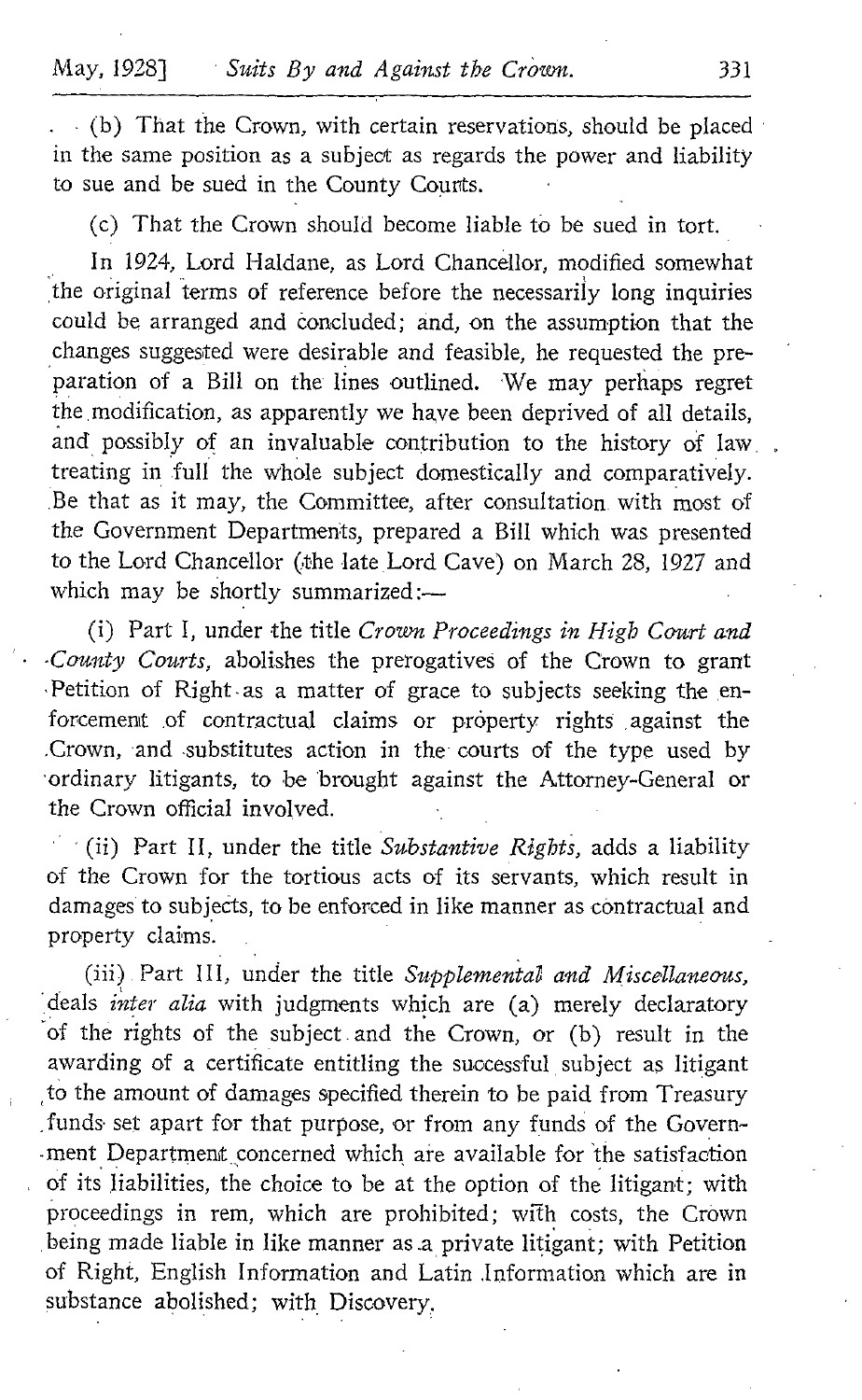The issues raised by the matter of Discovery doubtless proved the most difficult, and we may select the problem at this point for some consideration; especially in the light of what will be said later in connexion with other parts of the Empire. We may here note in passing and without further reference (as French procedure is comparatively well known to common law lawyers) that in France there is no difficulty. There procedure by and against the State is more or less equitably provided for, and there is no problem over Discovery, as there is no right of Discovery among private litigants. More interesting as being arrangements in a great modern industrial state, and less well known, is the situation in Germany. There the position of State is assimilated to that of a legal person, under the conception of the "Fisc" (or Exchequer). The "Fisc" is "one", is "unitary", and every Government Department is an "aspect" or "legally personified emanation" of this unity, and so on, in each of the States which constitute the Republic . A litigant, with cause of action against the Republic or a State, sues the "Fist" in its proper "emanation", and the case proceeds like that between ordinary suitors, subject to no claims by the "emanation" concerned to extraordinary preferences, privileges, "prerogatives"-"obscurities, paradoxes and pitfalls"-such as fence Crown proceedings in England, where the rule is "that the Crown is entitled to full discovery and  $\therefore$  the subject as against the Crown is not,"<sup>5</sup> where the shadow of the mighty rock of prerogative guards the "Crown" alone at the expense of the poor private litigant in the dry-parched land of traditions.

When then the Crown Proceedings Committee came to this aspect of their reference they were face to face with an issue hoary with age. Discovery was a favoured child of equity, nursed like a royal prince by many generations of all-watchful Chancellors. However, as a result of their deliberations certain advances were made, and the following procedure laid down in their Bill:-

(a) Nothing in the Bill shall operate to impose on any officer of the Crown obligations to make discovery of documents, information or secrets on oath; but rules of Court may oblige the Crown's officer or officers to deliver to the other party a list in prescribed form of such documents "not being documents the existence of which it would be contrary to the public interest to disclose, relating to the matters in question as are or have been in the possession, custody or power of the Crown."

'Attorney-General v. Newcastle-on-Tyne Corporation, [18971 <sup>2</sup> Q.B . 384.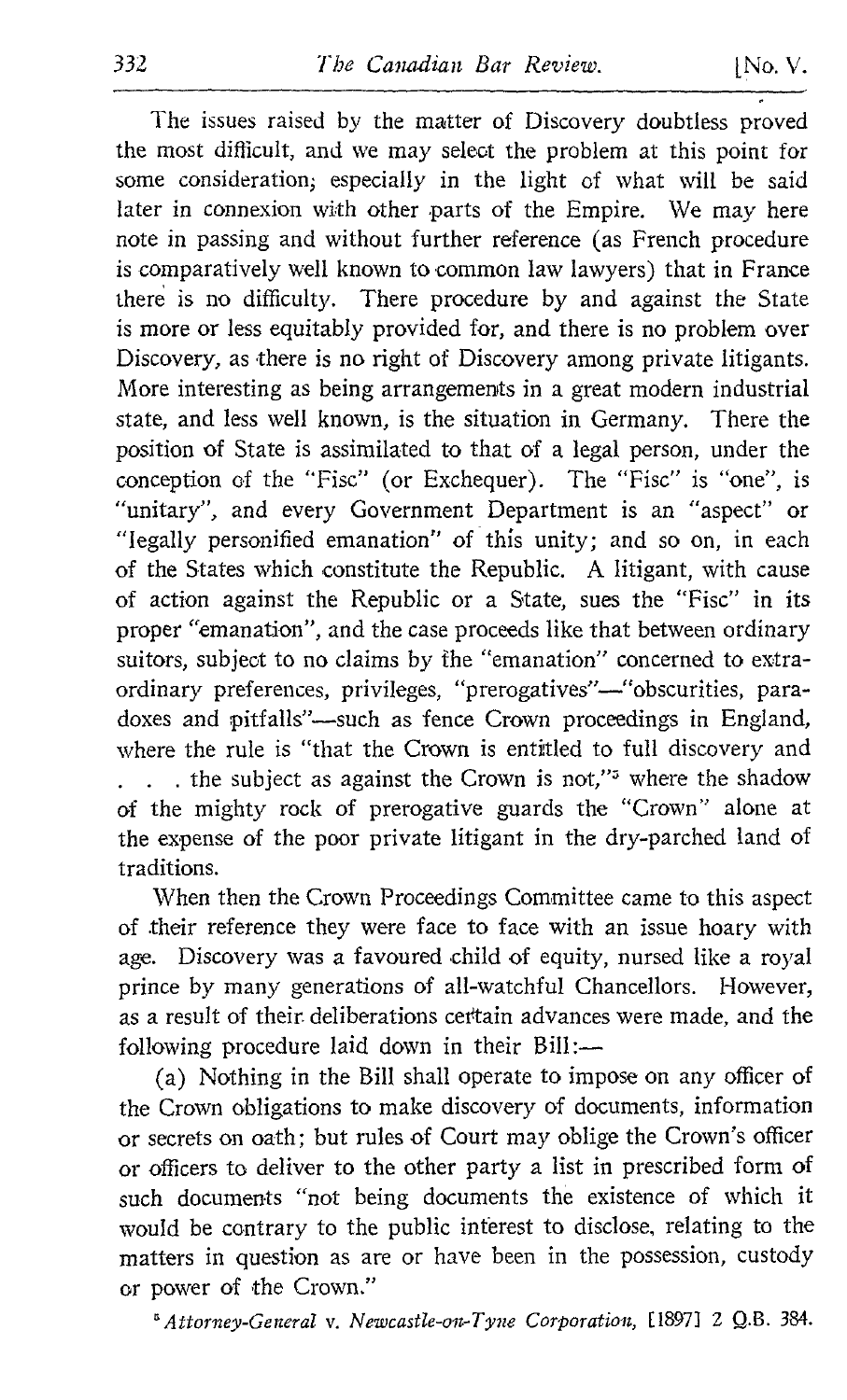(b) The Crown must list in a separate schedule such documents whose disclosure is claimed to be privileged as against public policy.

(c) Nothing in the Bill shall operate to impose on the Crown any obligations to produce in any Crown proceedings, either to the court or to any party to the proceedings, any document the production of which would be injurious to the public interest.

(d) Rules of court may provide that the court may require the production of a certificate signed by a Secretary of State or other Minister of the Crown that "every relevant document the existence of which can be disclosed without injury to the public interest is set forth in the list;" or, where privilege is claimed, a like certificate stating that the claim is set up in the public interest; either class of certificate "shall be final and conclusive ."

(e) Similar or analogous provisions in the Bill deal with Interrogatories,'

It will be noted (i) that the old claim on behalf of the Crown to refuse discovery on prerogative grounds is to disappear; (ii) the Crown will have a claim to privilege such as may be made at present in suits to which the Crown is not a party;  $(iii)$  the certificate of the Minister is "final and conclusive" in any claim to privilege. In this last connexion and in the light of what follows, it is interesting to note that the Committee makes no deviation from the well-known rule (except to provide for a "certificate") that a statement by a minister claiming privilege, in the public interest, in refusing to disclose a document or documents is final and conclusive.<sup>7</sup>

To those of us brought up in English legal traditions and rules of procedure the proposals of the Committee are not so much revolutionary as highly courageous and informed by sound practical common-sense. It is, of course, impossible to decide when action, if any, will be taken, and, as far as my information goes, I believe that progress will be piecemeal. On the other hand, it is important to note: (i) that the proposals come from a Committee remarkable for legal learning and reputation; (ii) that they have received general approval from Government Departments; and (iii) that they are not as entirely revolutionary as they appear to be when we

<sup>4</sup> For the Committee's reference and its Bill see Crown Proceedings Committee Report (Cmd. 2842, April, 1927).

'See Pollock, C.B ., in Beatson v. Skene, H. & Colt, 853; Lord Esher, M.R., in Hughes v. Vargas, (1893) 9 T.L.R. 551.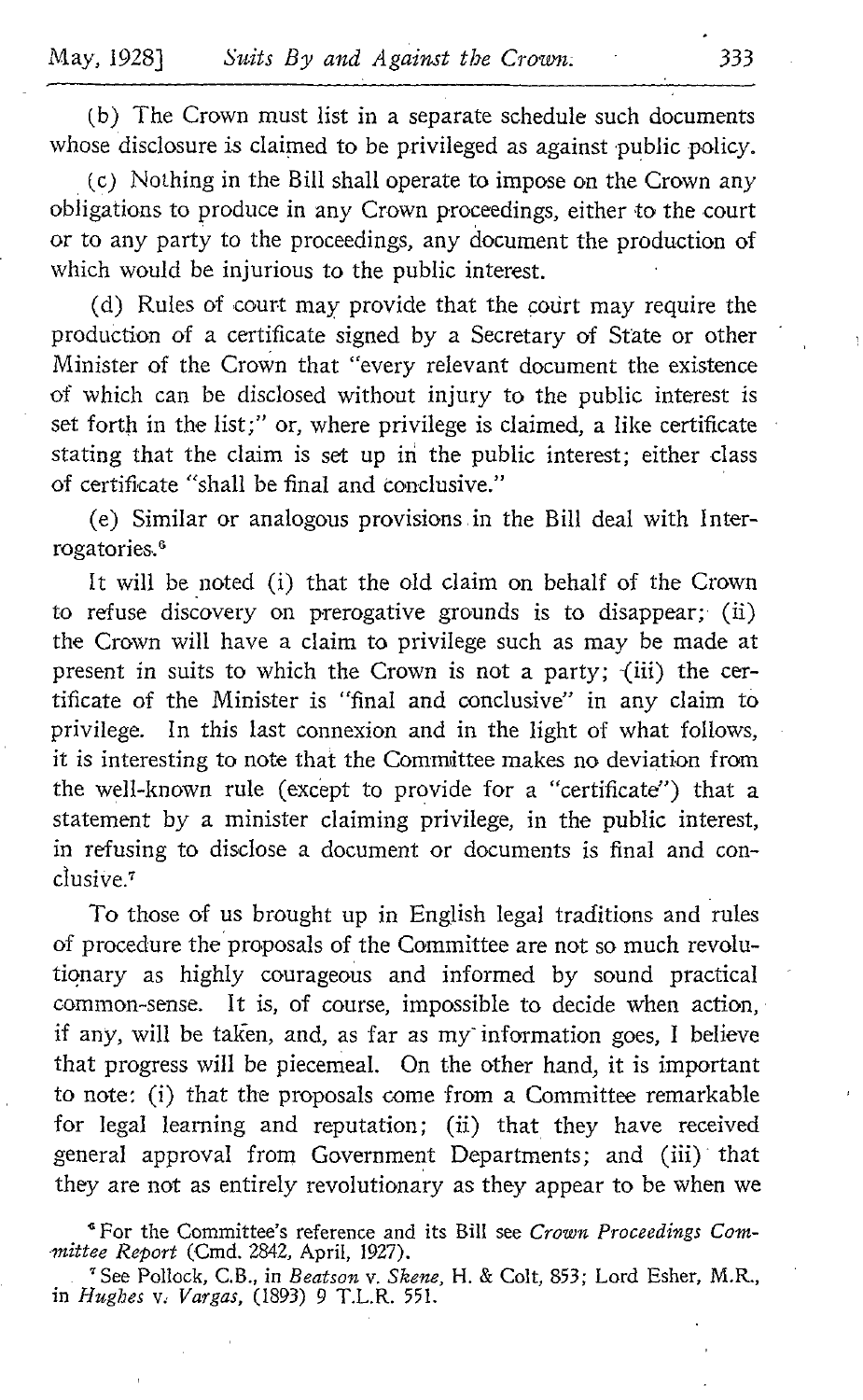turn, as we shall now do, to consider Crown procedure in other parts of the Empire.

In reviewing Crown procedure in Australia it is unnecessary to examine in detail the judicial powers as laid down in the Commonwealth of Australia Constitution Act,  $1900$ ,<sup>8</sup> and as discussed in well known text-books, such as those by Moore, Quick, or Kerr. It is sufficient introduction for our purpose merely to recall that that Act, doubtless in some degree with existing and continued precedents in view in the various Australian colonies through which inroads had already been made into the traditions of Crown procedure,<sup>9</sup> laid it down that the legislature of Australia "may make laws conferring rights to proceed against the Commonwealth or a State in respect of matters within the limits of the judicial power."<sup>10</sup> Under that authority Australia has passed a *Judiciary Act*<sup>11</sup> of undoubted constitutional validity, of which Part IX is entitled Suits by and against the Commonwealth and the States.

The important sections are:-

56. Any person making any claim against the Commonwealth whether in contract or in tort may in respect of the claim bring a suit against the Commonwealth in the High Court or in the Supreme Court of the State in which the claim arose .

57. Any State making a claim against the Commonwealth, whether in contract or in tort, may in respect of the claim bring a suit against the Commonwealth in the High Court.

58, Any person making any claim against <sup>a</sup> State, whether in contract or in tort, in respect of a matter in which the High Court has original jurisdiction or can have original jurisdiction conferred on it, may in respect of the claim bring <sup>a</sup> suit against the State in the Supreme Court of the State or (if the High Court has original jurisdiction in the matter) in the High Court.

59. Any State making a claim against another State may in respect of the claim bring a suit against that State in the High Court.

<sup>6</sup> 63 and 64 Vic. c. 12, s. 8 (chapter III. ss. 71-80).<br><sup>9</sup> See for example, *Claims Against the Colonial Government*, Act (N.S.W., <sup>o</sup>See for example, Claims Against the Colonial Government Act (N.S.W., 1876) ; Claims Against Government Act (Queensland, 1866) : Crown Suits Act<br>(Western Australia, 1898, amended No. 14 1919) ; Crown Redress Act (Tasmania 1891). In Victoria and South Australia, however, under respectively<br>the Crown Remedies and Liability Act, (1890), and Claims Against Government Act (1853), no remedy existed against the Crown in tort; in contract procedure by Petition of Right was followed.

'°63 and 64 Vic. <sup>c</sup> . 12, <sup>s</sup> . 8 (chapter 111, <sup>s</sup> . 78) . This section passed through <sup>a</sup> varied history from 1891 until it received its present form at the Melbourne Convention in 1898, as a legislative proposal expressly necessary to deal with the prerogative. (Melbourne Convention Debates, pp. 1653-1679 . R. E. O'Connor (N.S.W.) proposed the clause as it now stands and first saw the necessity in this connexion of substantial legislation).  $\mu$ <sup>1</sup> The Judiciary Act, (No. 6 of 1903).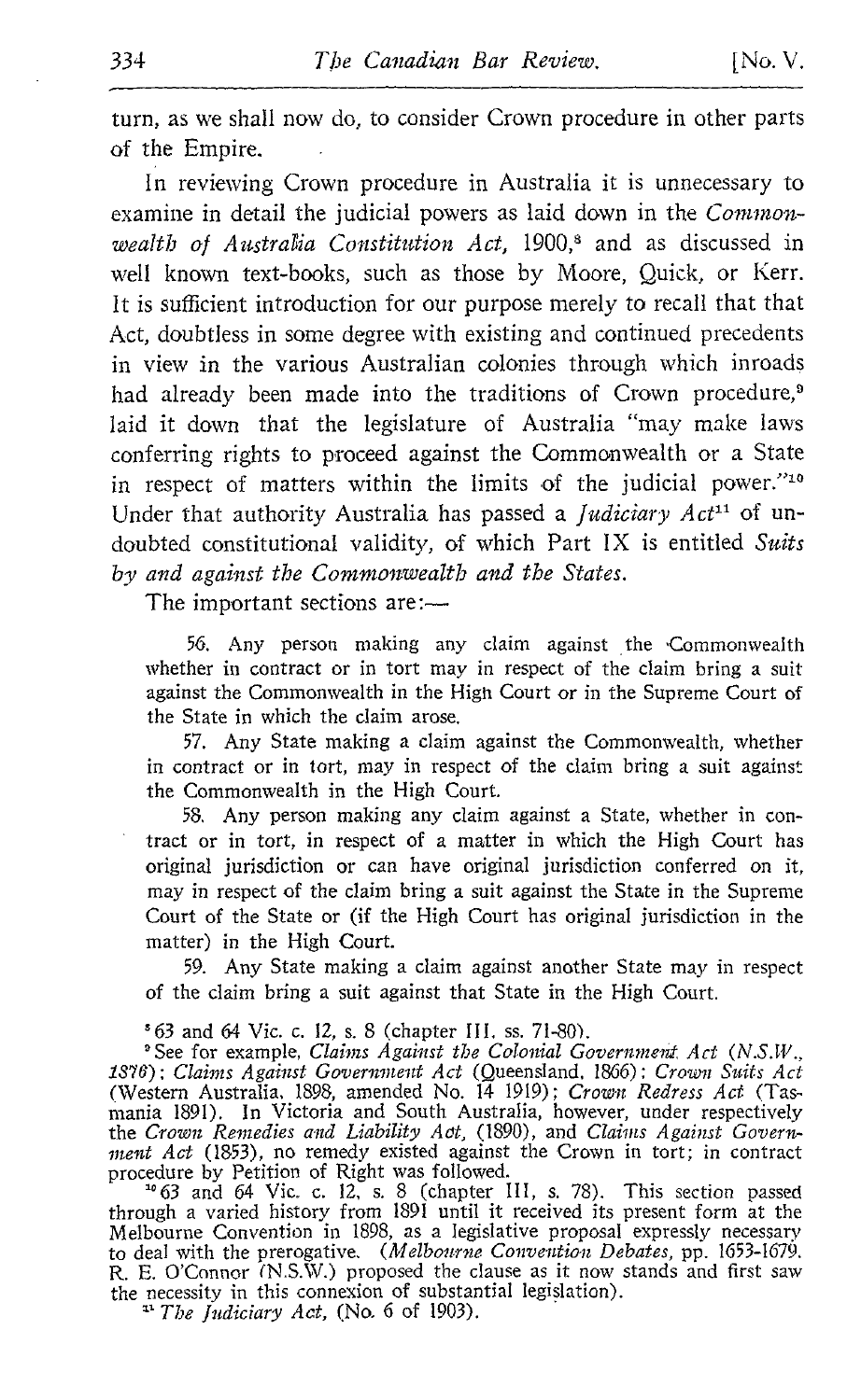64. In any suit to which the Commonwealth or a State is a party, the rights of parties shall as nearly as possible be the same, and judgment may be given and costs awarded on either side, as in a suit between subject and subject.

An examination of these sections, as applied and interpreted by the courts, reveals important departures from tradition: (1) the old procedure by Petition of Right gives place to an ordinary right of action ; (ii) procedure in tort is possible, and the Crown is liable for the tortious acts of its servants in every case in which the relationship between the Government and its officers is such as will allow, according to ordinary legal rules, the application of the doctrine of respondeat superior; (iii) rules of Discovery and of Interrogation are no longer guarded for the "Crown," under the shadow of the prerogative.

In this last connexion a word must be said. The Courts have forced the Crown to answer questions.<sup>12</sup> In relation to Discovery we have already noted that the Crown Proceedings Committee have retained a part, and that most important, of the old rule. In Australia this has disappeared. The Crown is not indeed deprived of a right to claim privilege; but it cannot in the person of a Minister claim privilege as a prerogative in answer to a demand for discovery, nor can it claim privilege merely by a plea of public interest. Judicial decision has laid it down that, while that protection remains for exercise which must belong to a Government in carrying out its necessary duties, the decision in relation to the claim does not lie with the Minister. His "certificate" (Crown Proceedings Bill), his "statement" (rule of law, supra) is no longer considered "final and conclusive." Where a Minister claims privilege in the public interest the High Court has ruled that the court itself and not the Minister will decide; and before such a claim is settled the court, as of right and of duty, will find out not merely the exact nature of the matter for which privilege is claimed, but will examine also the "public interest", the "prejudice" or other-<br>wise, under which the claim is made.<sup>18</sup> It will "ascertain what is ceedings Bill), his "statement" (rule of law, *supra*) is no longer<br>considered "final and conclusive." Where a Minister claims priv-<br>ilege in the public interest the High Court has ruled that the court<br>itself and not the the nature of the alleged state secret, and whether facts discoverable on inspection of the thing can, in any intelligible sense, prejudice the public welfare."<sup>14</sup> The Crown in relation to Discovery

<sup>&</sup>lt;sup>22</sup> See, inter alia, Commonwealth of Australia v. Miller, 10 C.L.R. 742; The King v. Associated Northern Collieries, 11 C.L.R. 138.

Marconi's Wireless Telegraph Co., Ltd. v. The Commonwealth (No. 2), 16 C.L.R. 178 (Isaacs, J., dissenting).<br><sup>14</sup> D. Kerr, *The Law of the Australian Constitution*, p. 300 (Sydney, 1925).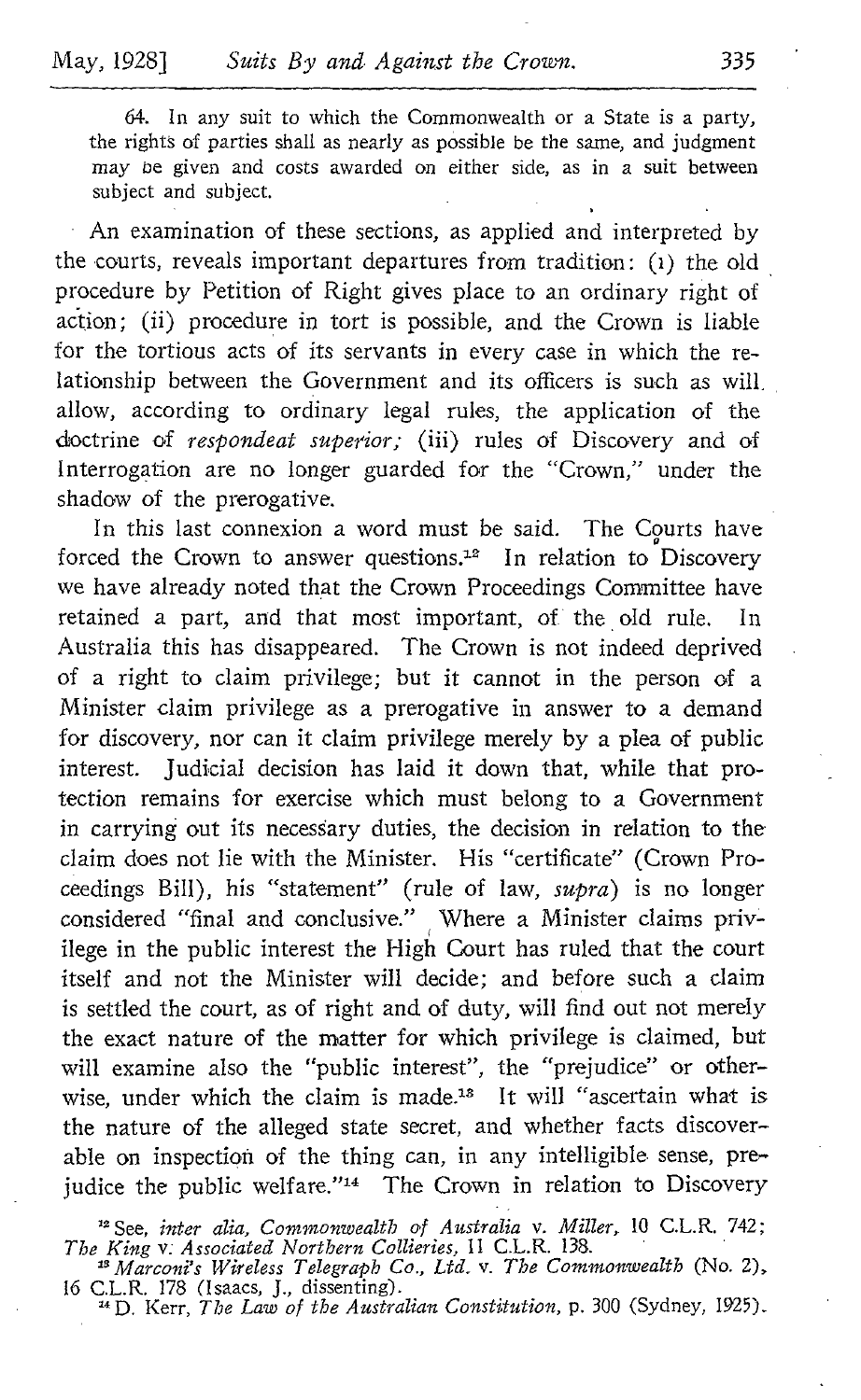and to Interrogation is "as nearly as possible" placed in the same position as private suitors. The very nature, however, of organized government sets limits on complete assimilation. Those limits in Australia will not be defined and laid down by a Minister (himself the "Crown" in some suit) but by the Courts. In other words, the Courts and not the Executive will interpret the phrase "as nearly as possible" of the Judiciary Act.

On the other hand, we may note that the judicial interpretation of the Judiciary Act extends to the Executive reasonable protection, and does not indiscriminately make the Crown responsible for every act of its servants. For example, if a legal right is infringed by the tortious act or acts of a servant of the Crown, the Crown is responsible if the act or acts complained of has no justification in law and the person doing it or them is not exercising an independent discretion imposed by statute, but is merely carrying out a ministerial duty.<sup>15</sup> Nor will the courts, where a servant of the Crown is carrying out a duty imposed on him by statute law or common law, impute to the Crown the control which belongs to the ordinary relations of master and servant unless they are clearly proved to the satisfaction of the courts to exist.<sup>16</sup> In other words, Crown procedure in Australia is carried on with definite purposes (i) to facilitate justice, reason, equity and commonsense; (ii) to recognize that the modern state is no longer a *feudal* monarchy; (iii) to take the weapon of the prerogative from the "Crown," as it ceases to be the protection of the subject when wielded by a "Minister" himself the ephemeral creature of the State; and (iv) to guard at the same time the reasonable function of the Executive Government. The courts have uniformly prevented any judicial trespass on the ambit and scope of powers proper to executive discretion and action, as they have equally protected the judiciary against claims by the Executive in deciding the generality of legal procedure as entrusted to Australia by the Constitution Act and subsequently laid down in Australian statute law.

In conclusion, as our interest is specially in Crown procedure in the Empire we may note without comment the rule in other Dominions. In the Union of South Africa the procedure by Petition of

<sup>&</sup>lt;sup>15</sup> Baume v. The Commonwealth (1906) 4 C.L.R. 97. Cf. Quick, The Legislative Powers of the Commonwealth and States of Australia. p. 740.<br>(Melbourne, 1919).

<sup>&</sup>lt;sup>16</sup> Enever v. The King, (1905) 3 C.L.R. 969, Strachan v. The Commonwealth, (1906) 4 C.L.R. 455. Australian courts in this connexion follow closely English decisions.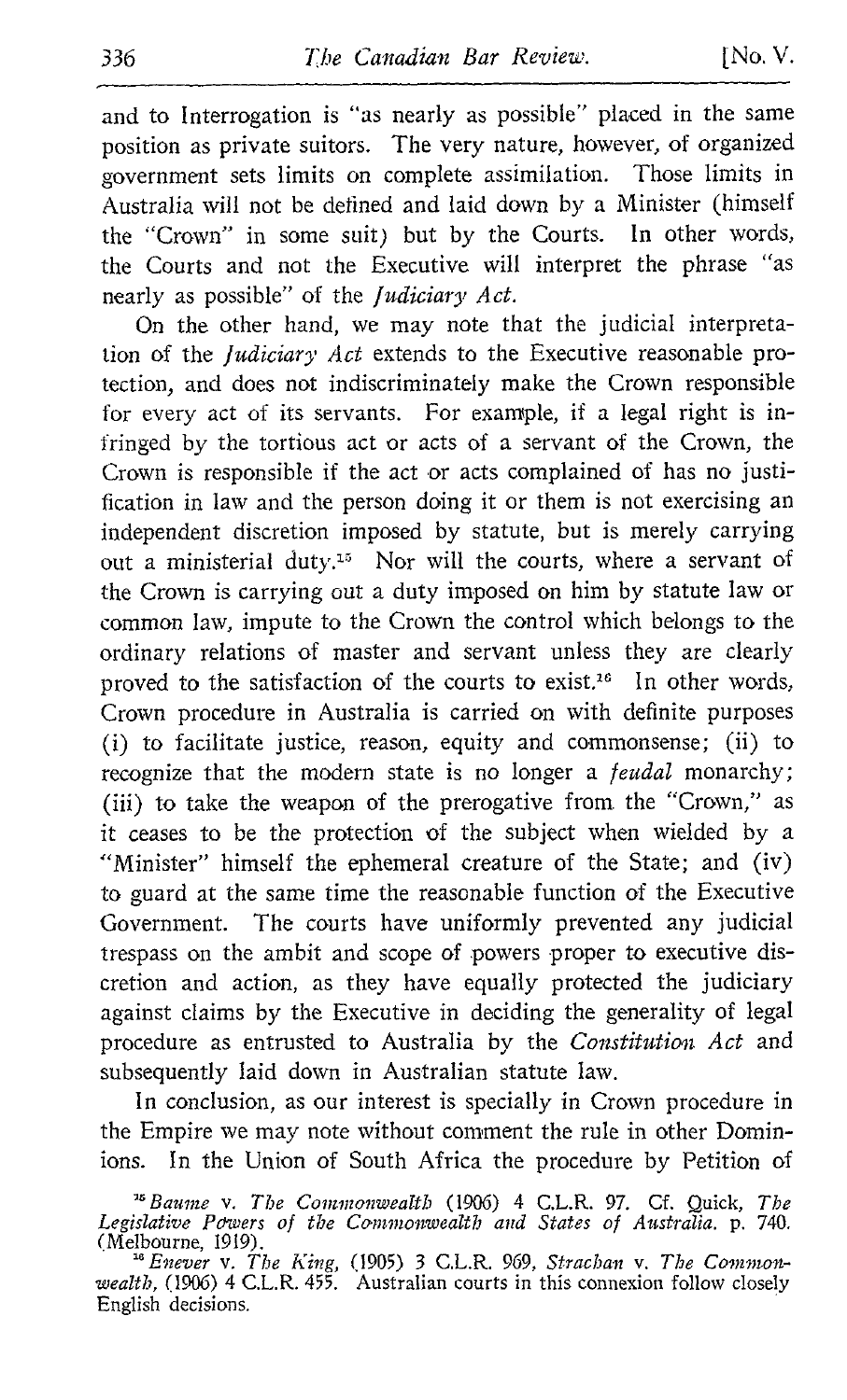Right does not exist. Authority is given by statute law to all citizens of South Africa to institute proceedings against the Crown as though the Crown were a private person, whether the claim arise out of a contract lawfully made on behalf of the Crown, or out of torts committed by a servant of the Crown acting within the capacity and scope of his official authority as servant.<sup>17</sup> In the Dominion of New Zealand, up to 1910, the liability of the Crown was limited to causes of action arising out of (a) breaches of contract (b) wrongs' independent of contract done or suffered in connexion with a public work." In 1910 this liability was changed and the Crown is now liable in respect of (a) breaches of contract (b) any cause of action in respect of which a Petition of Right would lie at common law (c) wrongs independent of contract for which an action for damages would lie if the defendant were a subject of his Majesty. The Crown, as heretofore, is protected The Crown, as heretofore, is protected against the malicious or wilful wrong-doing of, its servants and against speculative and exorbitant demands for damages. Otherwise the Crown is now in a position similar to that of any other<br>employer in respect of the negligence of its servants.<sup>19</sup> In the Irish and the Crown is now liable in respect of (a) breaches of con-<br>tract (b) any cause of action in respect of which a Petition of Right<br>would lie at common law (c) wrongs independent of contract for<br>which an action for damag Free State some changes have been made'. The State Departments have been expressly and nominatim created by statute; the Minister of each is a corporation sole with power to sue, and, subject to the fiat of the Attorney-General, with liability to be sued in his style and name. <sup>2</sup>°

The truth is that the law of Crown procedure throughout the Empire is yielding to changing conditions. It must respond to that "experience" in which Mr. Justice Holmes found the vitality of our law, at the expense of logic, and we may add of traditions. Those of us who as students spent weary days amid. the mazes of English property law-with inextricable complications in conveyancing, with copyh6ld, with dower and courtesy, with borough English and gavelkind, with strange differences over real and personal property, with curious schemes of intestate succession, with the Statute of Uses, Maitland's "marvellous monument of legislative futility"-have reason to congratulate the students, teachers and practitioners of today on the not far distant hope of a comparative making-straight of their paths. Although fifty years went to these reforms, we yet

<sup>17</sup> Act No. 1 of 1910. Cf. M. Nathan, *The South African Commonwealth*, p. 165 (Johannesburg, 1919).

<sup>18</sup> Crown Suits Act, 1908, s. 35.

<sup>19</sup> Crown Suits Amendment Act, 1910, No. 54.

"Ministers and Secretaries Act, 1924, No. 16.